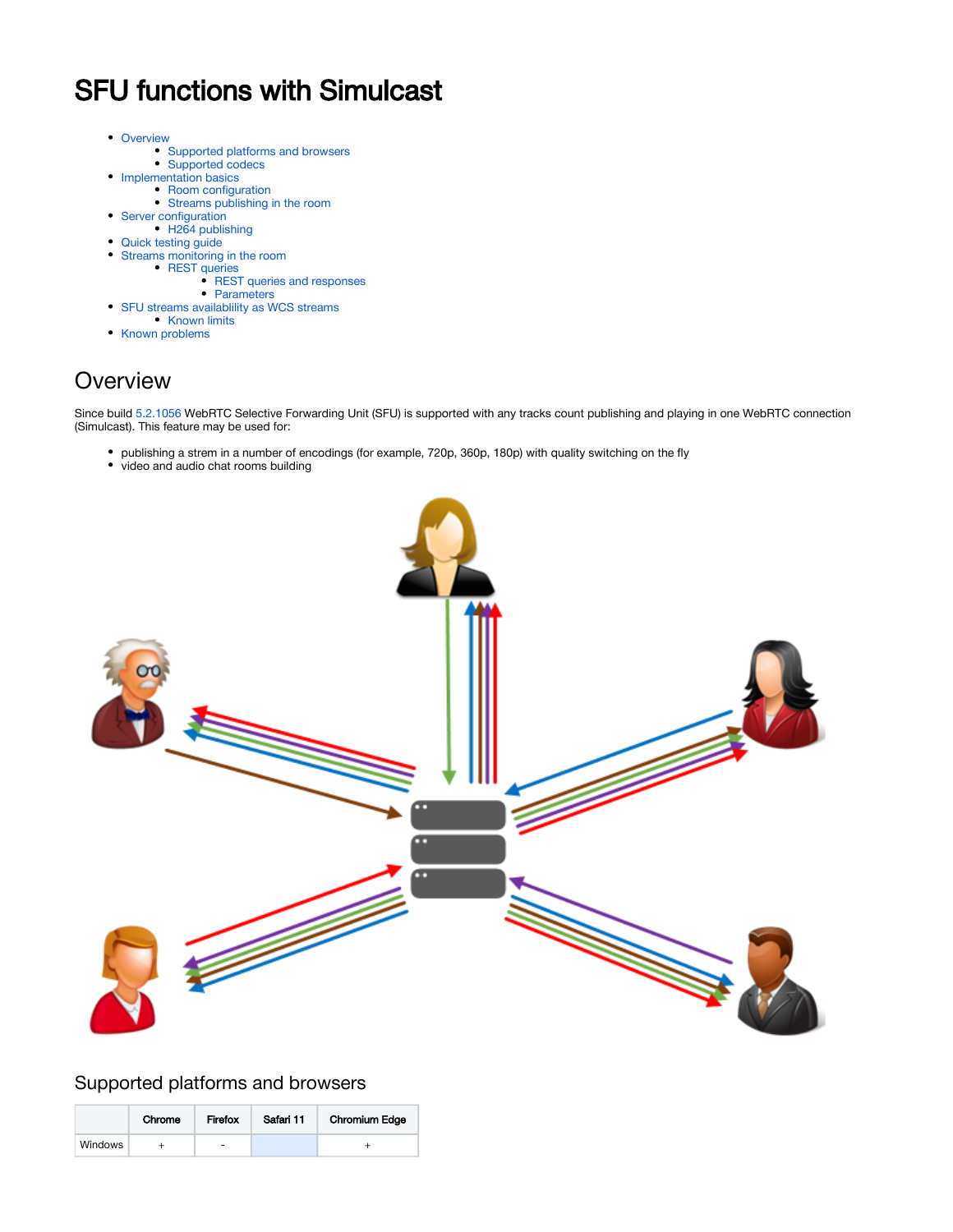| Mac OS  |                    |   |  |
|---------|--------------------|---|--|
| Android |                    |   |  |
| iOS     | $+ ($ iOS 14.4 $)$ | ٠ |  |

### <span id="page-1-0"></span>Supported codecs

WebRTC video:

- $·$  H<sub>264</sub>
- $\bullet$  VP8

WebRTC audio:

• Opus

## <span id="page-1-1"></span>Implementation basics

At server side, a room is introduced as object, because a main case is audio\video conferencing. When connection is established with server, a user enters the room and can publish its own media streams and play all the streams in the room. Beyond the room scope, all the streams published in this room are not available.

### <span id="page-1-2"></span>Room configuration

This is JSON object example to configure the room:

```
 "room": {
   "url": "wss://wcs:8443",
   "name": "ROOM1",
   "pin": "1234",
   "nickName": "User1"
 }
```
Where

- url WCS server Websocket URL
- name room unique name
- pin pin code
- nickName user name in the room

### <span id="page-1-3"></span>Streams publishing in the room

User can add and remove video and audio streams. While adding video stream, an encodings set may be configured, and the stream will be published as composite set of tracks, one track per quality. Any encoding has the following parameters:

- maximum bitrate
- scaling factor related to original stream resolution (for downscale)

To play the stream, user can get all the encodings, or some of them which fit to the users channel bandwidth. For example, if 720p stream is published as set of 720p 900 kbps, 360p 500 kbps and 180p 200 kbps tracks, a subscriber may play only 360p or 180p if its. channel is not good enough to play 720p.

This is the JSON object example to configure stream publishing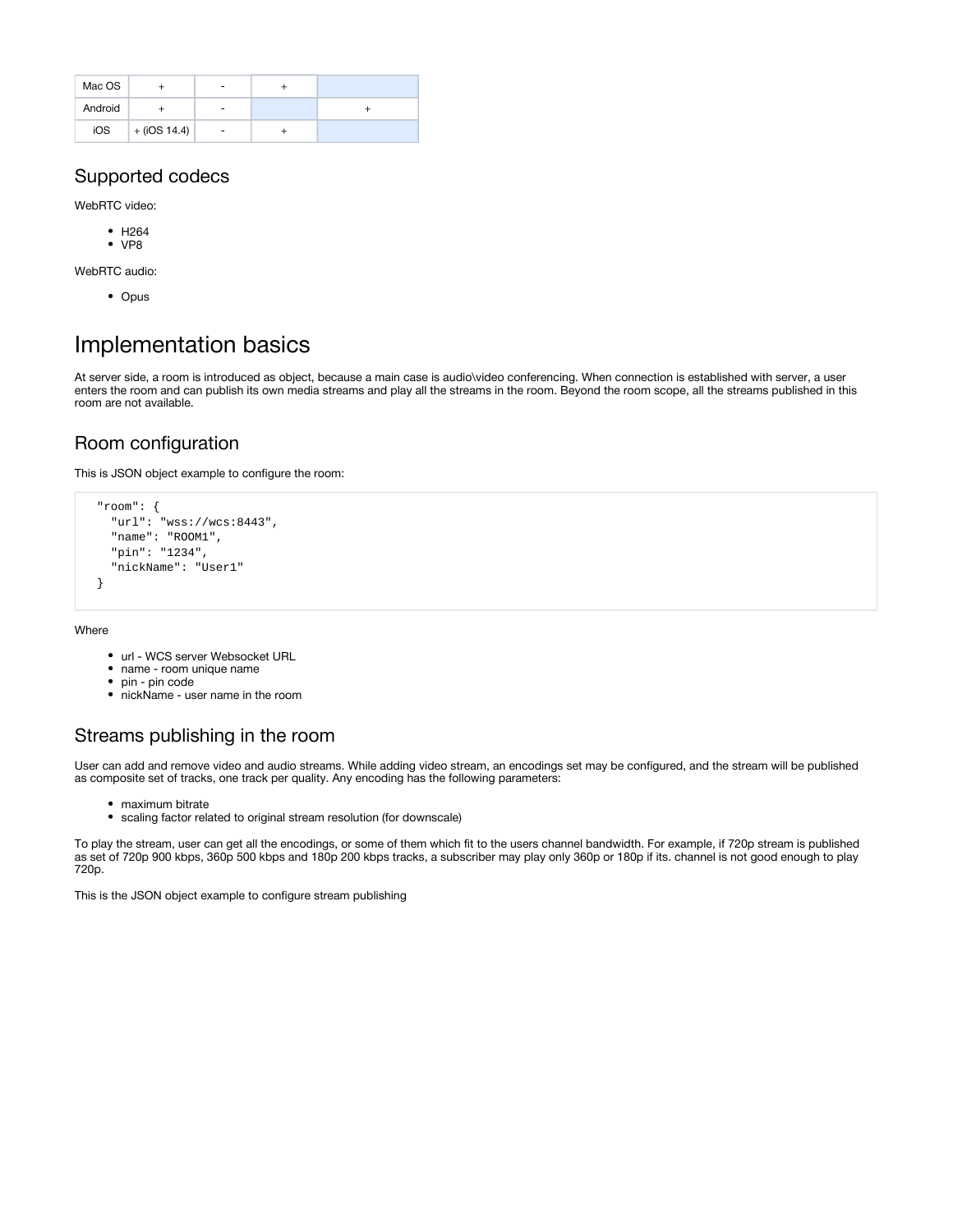```
 "media": {
   "audio": {
     "tracks": [{
       "source": "mic",
       "channels": 1
     }]
   },
   "video": {
     "tracks": [{
       "source": "camera",
       "width": 1280,
       "height": 720,
       "codec": "H264",
       "encodings": [
         { "rid": "h", "active": true, "maxBitrate": 900000 },
         { "rid": "m", "active": true, "maxBitrate": 300000, "scaleResolutionDownBy": 2 }
       ]
     }]
   }
 }
```
#### Where

- audio audio tracks configuration
- $\bullet$ video - video tracks configuration
- source publishing source: camera, screen, mic
- channels audio channels count
- width, height video picture width and height
- codec video codec: H264 or VP8
- encodings encodings set to publish the stream

Encoding parameters are set according to [RTCRtpEncodingParameters](https://developer.mozilla.org/en-US/docs/Web/API/RTCRtpEncodingParameters) description.

## <span id="page-2-0"></span>Server configuration

#### <span id="page-2-1"></span>H264 publishing

By default, VP8 will be published even if H264 is set in publishing parameters. The following is necessary to publish H264:

- exclude all the codecs except h264, to remove them from SDP
- $\bullet$ limit a minimal publishing bitrate
- limit H264 encoding profiles

```
codecs_exclude_sfu=alaw,ulaw,g729,speex16,g722,mpeg4-generic,telephone-event,flv,mpv
webrtc_cc_min_bitrate=1000000
profiles=42e01f,640028
```
Note that publishing and playing a number of VP8 streams with a number of encodings requires a client desktop resources. If resources are not enough, H264 should be preferred because a most of browsers support hardware acceleration for H264 encoding/decoding.

## <span id="page-2-2"></span>Quick testing guide

1. Open SFU client example in browser, for example <https://demo.flashphoner.com:8888/client2/sfu/examples/client/main.html>, enter server URL, room name, pin code and user name, then click Enter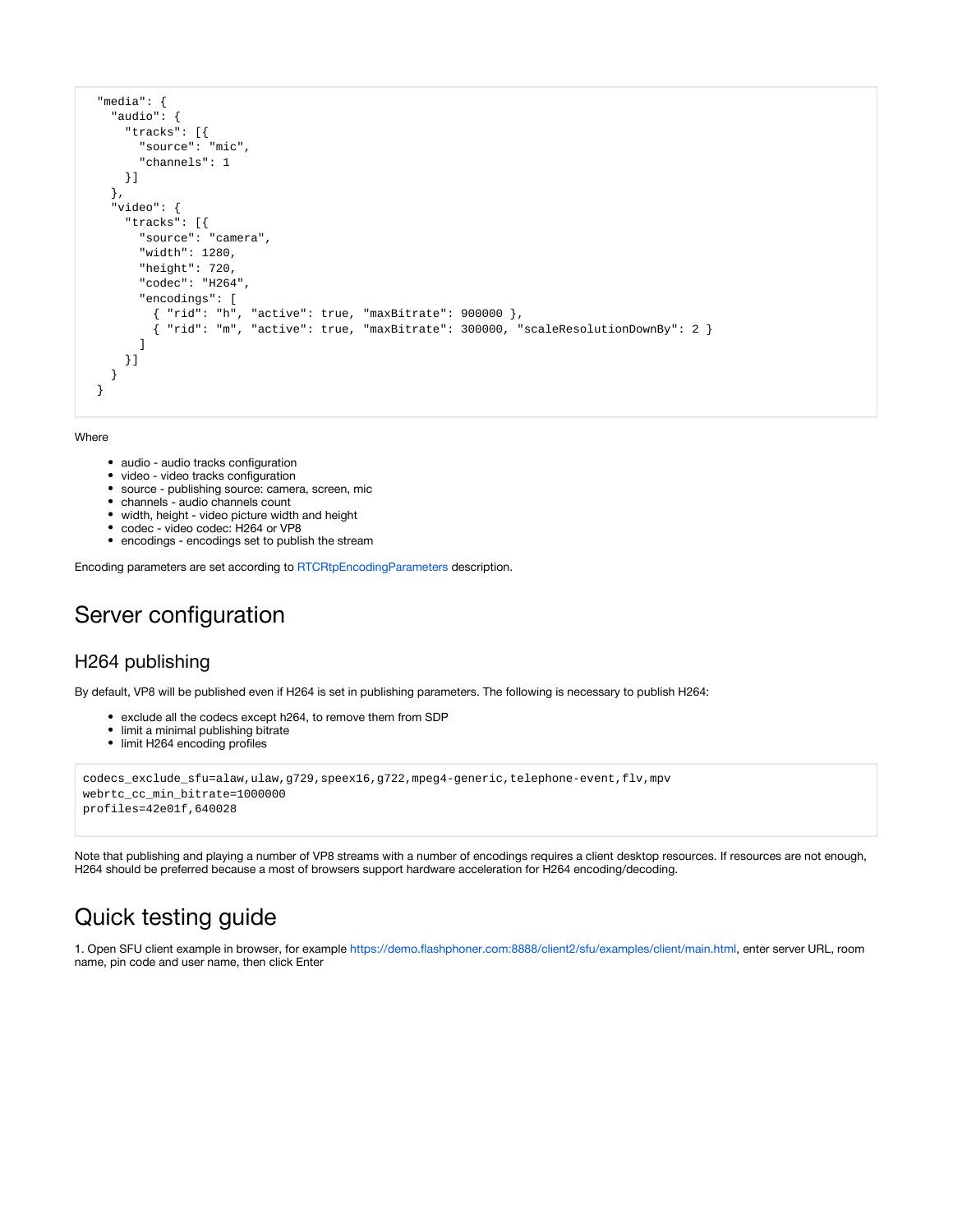| SFU Client<br>$\bullet$ x +                                                                                                                            |                                                                                                                  |          |     |                                              | $\bullet$      |           | $\Box$ | $\times$ |
|--------------------------------------------------------------------------------------------------------------------------------------------------------|------------------------------------------------------------------------------------------------------------------|----------|-----|----------------------------------------------|----------------|-----------|--------|----------|
| $\leftarrow$ $\rightarrow$ C $\leftarrow$                                                                                                              | □ demo.flashphoner.com:8888/client2/sfu/examples/client/main.html                                                |          | ■☆■ | $\frac{10}{100}$ $\heartsuit$ $\blacksquare$ | $\binom{n}{k}$ | h.<br>C÷. | 净      | ÷        |
| VideoTracks<br>AudioTracks                                                                                                                             |                                                                                                                  |          |     |                                              |                |           |        |          |
| Width<br>A<br><b>Source</b><br>$\triangle$                                                                                                             | Room                                                                                                             | $\times$ |     |                                              |                |           |        |          |
| 1280<br>camera<br>$\bullet$<br>1280<br>camera Y<br><b>Active</b><br><b>MaxBitr</b><br><b>RID</b><br>$\triangle$<br>900000<br>$h \times$<br>true $\vee$ | Server url<br>wss://demo.flashphoner.com:8443<br>Room name<br>ROOM1<br>PIN<br>1234<br>Nickname<br>User1<br>Close | Enter    |     |                                              | send           |           |        |          |
|                                                                                                                                                        |                                                                                                                  |          |     |                                              |                |           |        |          |

2. User1 stream is publishing in ROOM1 room

| AudioTracks<br>VideoTracks                      |                                                   |                                                                                                                           | 11:44:14 User1:<br><b>JOINED</b> |
|-------------------------------------------------|---------------------------------------------------|---------------------------------------------------------------------------------------------------------------------------|----------------------------------|
| Width<br>٨<br><b>Source</b><br>$\triangle$      | <b>Height</b><br>≜                                | <b>Action</b><br>Codec<br>$\triangleq$<br>$\triangle$<br>$\stackrel{\scriptscriptstyle\triangle}{\scriptscriptstyle\sim}$ |                                  |
| 1280<br>camera<br>$\bullet$                     | 720                                               | H <sub>264</sub><br>Delete                                                                                                |                                  |
| 1280<br>camera Y                                | 720                                               | Add<br>$H264$ $\sim$                                                                                                      |                                  |
| $\blacktriangle$<br><b>RID</b><br><b>Active</b> | <b>MaxBitrate</b><br>$\triangleq$<br>$\triangleq$ | <b>ResolutionScale</b><br><b>Action</b><br>$\triangleq$<br>$\Rightarrow$                                                  |                                  |
|                                                 | No data available in table                        |                                                                                                                           |                                  |
| $h \sim$<br>true $\sim$                         | 900000                                            | Add<br>$1 -$                                                                                                              |                                  |
|                                                 |                                                   |                                                                                                                           | send                             |
| Name: local 1280x720<br>Audio state: false      |                                                   |                                                                                                                           |                                  |
|                                                 |                                                   |                                                                                                                           |                                  |

720p encoding publishing stats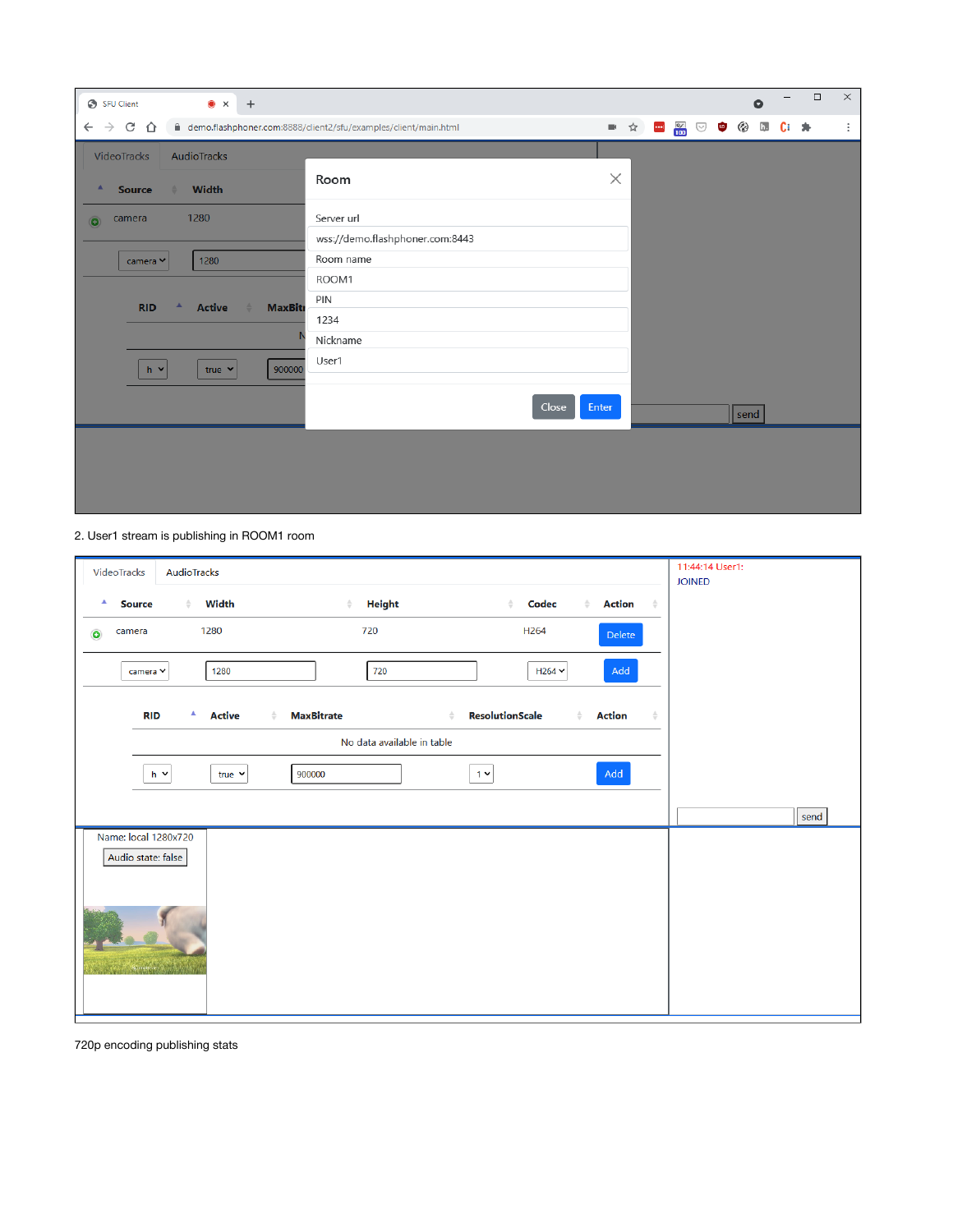

360p encoding publishing stats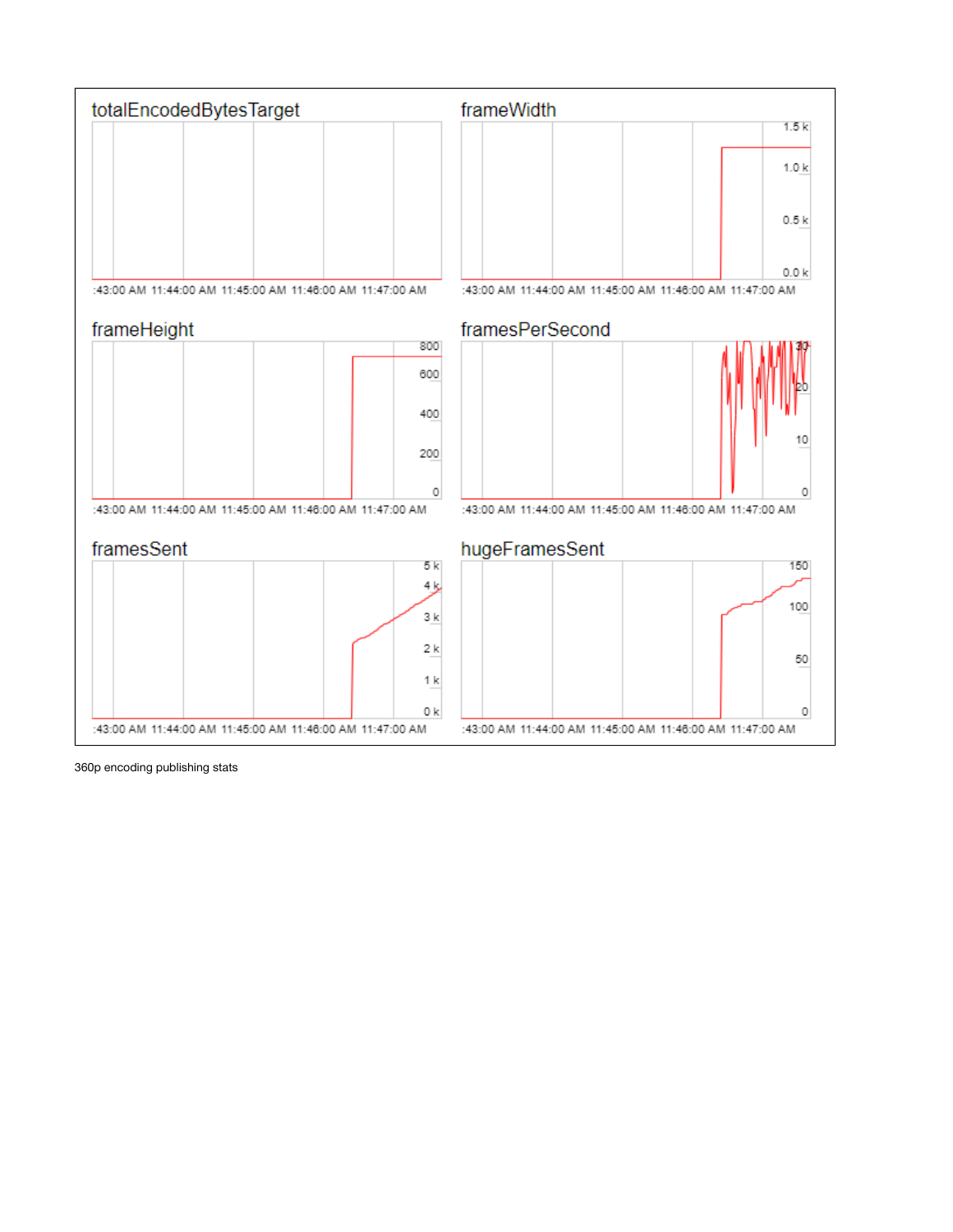

3. Open example page in other browser or in another browser window, enter server URL and room parameters as on step 3, but change user name to User2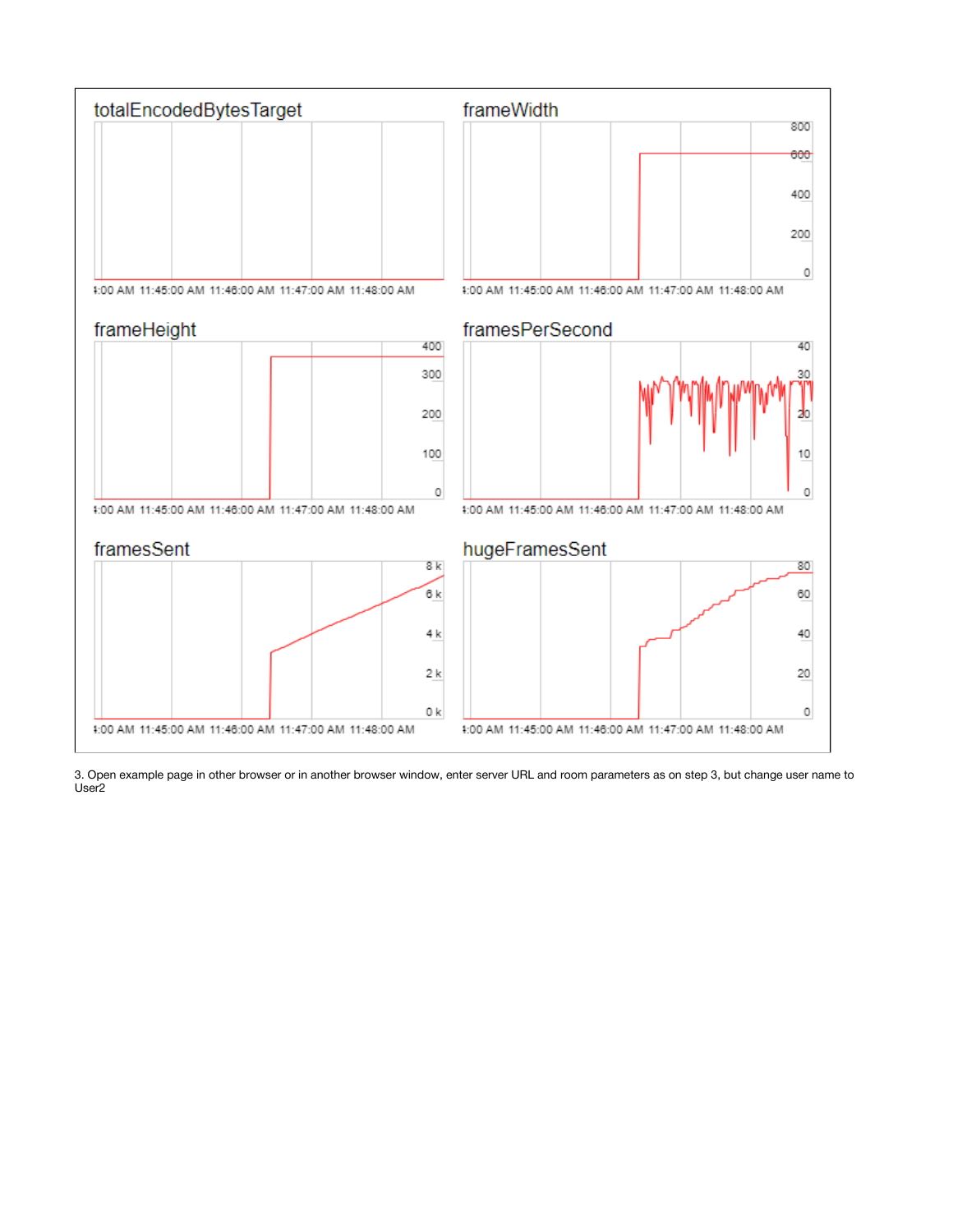| <b>Room</b>                      |                       |
|----------------------------------|-----------------------|
| Server url                       |                       |
| wss://test1.flashphoner.com:8443 |                       |
| Room name                        |                       |
| ROOM1                            |                       |
| PIN                              |                       |
| 1234                             |                       |
| Nickname                         |                       |
| User <sub>2</sub>                |                       |
|                                  |                       |
|                                  | Close<br><b>Enter</b> |

#### 4. User2 stream is playing in User1 window

| AudioTracks<br>VideoTracks                                                                                                                         | 11:44:14 User1:<br><b>JOINED</b>                                           |
|----------------------------------------------------------------------------------------------------------------------------------------------------|----------------------------------------------------------------------------|
| Width<br>Height<br>Codec<br><b>Action</b><br>ᅀ<br>$\Rightarrow$<br><b>Source</b><br>$\triangleq$                                                   | 11:52:52 User2:<br><b>JOINED</b>                                           |
| 1280<br>720<br>H <sub>264</sub><br>camera<br>$\bullet$<br>Delete                                                                                   |                                                                            |
| Add<br>1280<br>720<br>$H264$ $\sim$<br>camera Y                                                                                                    |                                                                            |
| Δ.<br><b>MaxBitrate</b><br><b>ResolutionScale</b><br><b>RID</b><br><b>Active</b><br><b>Action</b><br>$\triangleq$<br>$\triangle$<br>$\hat{=}$<br>÷ |                                                                            |
| No data available in table                                                                                                                         |                                                                            |
| Add<br>$1 -$<br>900000<br>$h \sim$<br>true $\sim$                                                                                                  |                                                                            |
|                                                                                                                                                    | send                                                                       |
| Name: local 1280x720<br>Audio state: false                                                                                                         | Name: User2 640x360<br>$h$ send $h$ send<br>TIDO TID1 TID2<br>manycam<br>ъ |

# <span id="page-6-0"></span>Streams monitoring in the room

<span id="page-6-1"></span>Use REST API to monitor streams parameters in the room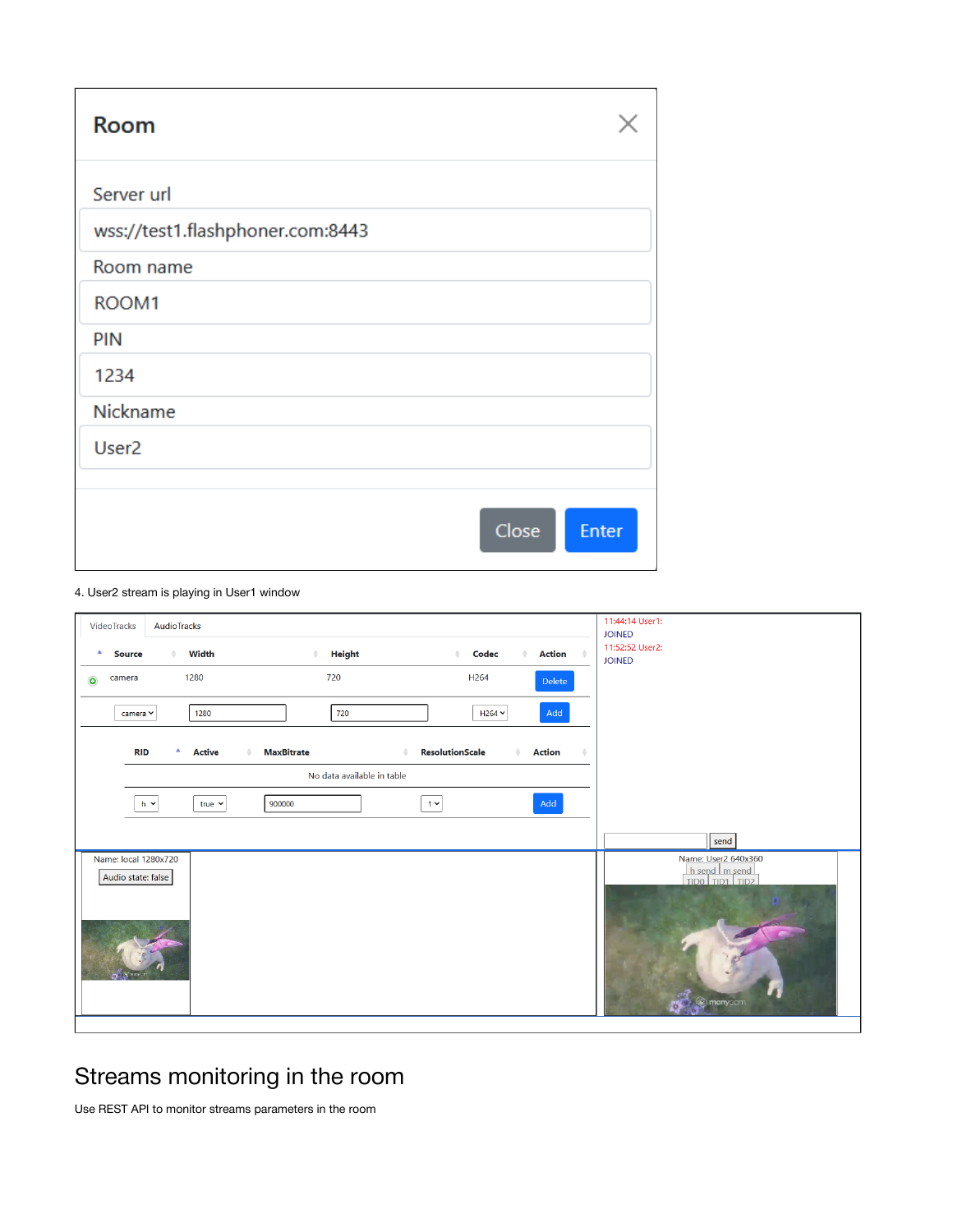### REST queries

REST query must be HTTP/HTTPS POST request as follows:

- HTTP:http://wcs:8081/rest-api/sfu/stats
- HTTPS:https://wcs:8444/rest-api/sfu/stats

#### Здесь:

- wcs WCS server address
- 8081 standard REST / HTTP WCS server port
- 8444 standard HTTPS port
- rest-api URL mandatory part
- /sfu/stats REST method used

### <span id="page-7-0"></span>REST queries and responses

| <b>REST</b><br>query | Body example | Response example                                                  | Response<br><b>statuses</b> | Description                |
|----------------------|--------------|-------------------------------------------------------------------|-----------------------------|----------------------------|
| /sfu/stats           |              |                                                                   | $200 - OK$                  | Show current room<br>stats |
|                      | "roomName":" | "participants": [                                                 | 404 - Not found             |                            |
|                      | ROOM1"       | Τ.                                                                | 500 - Internal error        |                            |
|                      | $\}$         | "nickName": "User1",                                              |                             |                            |
|                      |              | "outgoingTracks": [                                               |                             |                            |
|                      |              | $\left\{ \right.$                                                 |                             |                            |
|                      |              | "id": "9de9107c-ce5f-4d6b-b7d6-ea233d691d09",<br>"codec": "opus", |                             |                            |
|                      |              | "bitrate": 0,                                                     |                             |                            |
|                      |              | "sampleRate": 48000,                                              |                             |                            |
|                      |              | "channels": 2,                                                    |                             |                            |
|                      |              | "alive": true,                                                    |                             |                            |
|                      |              | "type": "AUDIO"                                                   |                             |                            |
|                      |              | $\}$ ,                                                            |                             |                            |
|                      |              | "id": "237dcef9-c66d-4c72-bd43-0c91aaea3b7e",                     |                             |                            |
|                      |              | "composite": true,                                                |                             |                            |
|                      |              | "tracks": $\{$                                                    |                             |                            |
|                      |              | "h send": {                                                       |                             |                            |
|                      |              | "id": "237dcef9-c66d-4c72-bd43-                                   |                             |                            |
|                      |              | 0c91aaea3b7e",                                                    |                             |                            |
|                      |              | "codec": "H264",<br>"width": 1280,                                |                             |                            |
|                      |              | "height": $720$ ,                                                 |                             |                            |
|                      |              | "fps": $30$ ,                                                     |                             |                            |
|                      |              | "bitrate": 157976,                                                |                             |                            |
|                      |              | "alive": true,                                                    |                             |                            |
|                      |              | "type": "VIDEO"                                                   |                             |                            |
|                      |              | $\}$ ,                                                            |                             |                            |
|                      |              | "m send": $\{$                                                    |                             |                            |
|                      |              | "id": "237dcef9-c66d-4c72-bd43-                                   |                             |                            |
|                      |              | 0c9laaea3b7e",<br>"codec": "H264",                                |                             |                            |
|                      |              | "width": $640,$                                                   |                             |                            |
|                      |              | "height": $360,$                                                  |                             |                            |
|                      |              | "fps": $30,$                                                      |                             |                            |
|                      |              | "bitrate": 263952,                                                |                             |                            |
|                      |              | "alive": true,                                                    |                             |                            |
|                      |              | "type": "VIDEO"                                                   |                             |                            |
|                      |              | $\mathcal{F}$                                                     |                             |                            |
|                      |              |                                                                   |                             |                            |
|                      |              | Ι,                                                                |                             |                            |
|                      |              | "incomingTracks": {                                               |                             |                            |
|                      |              | "3c2dcdlc-7acd-4b90-8871-331be80cade0": "h                        |                             |                            |
|                      |              | send"                                                             |                             |                            |
|                      |              | $\}$                                                              |                             |                            |
|                      |              | $\}$ ,                                                            |                             |                            |
|                      |              |                                                                   |                             |                            |
|                      |              | "nickName": "User2",<br>"outgoingTracks": [                       |                             |                            |
|                      |              | $\mathcal{L}$                                                     |                             |                            |
|                      |              |                                                                   |                             |                            |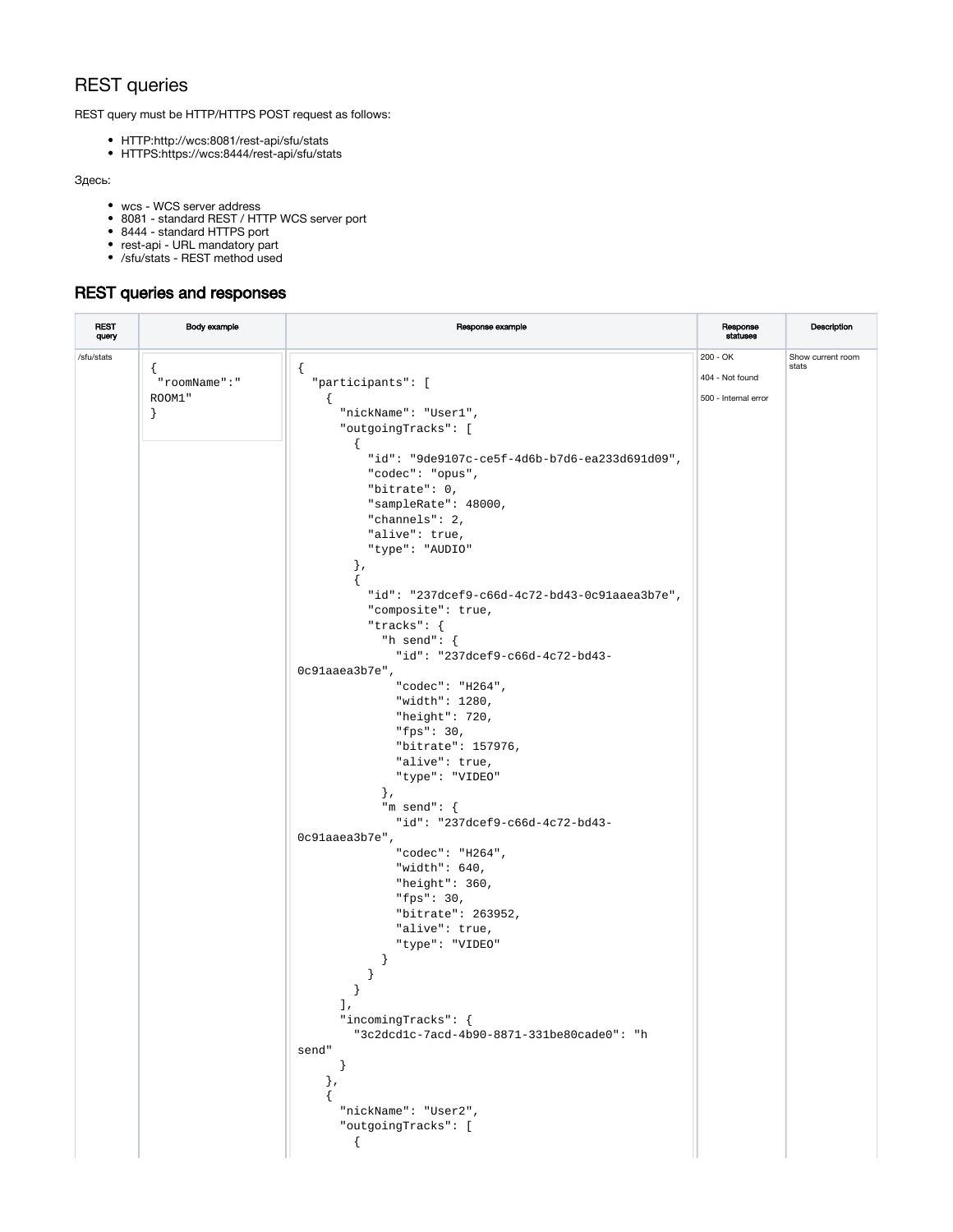

#### <span id="page-8-0"></span>**Parameters**

| Name           | Description                 | Example                              |
|----------------|-----------------------------|--------------------------------------|
| roomName       | Room name                   | ROOM1                                |
| participants   | Participants list           | П                                    |
| nickName       | User name                   | User1                                |
| outgoingTracks | Streams publishing list     | П                                    |
| incomingTracks | Streams playing list        | €                                    |
| id             | Mediasession id             | 9de9107c-ce5f-4d6b-b7d6-ea233d691d09 |
| codec          | Video or audio codec        | H <sub>264</sub>                     |
| width          | Video width                 | 1280                                 |
| heigth         | Video height                | 720                                  |
| fps            | Video FPS                   | 30                                   |
| bitrate        | Video or audio bitrate, bps | 265368                               |
| sampleRate     | Audio sample rate, Hz       | 48000                                |
| channels       | Audio channels count        | $\overline{2}$                       |
| alive          | Is stream active            | true                                 |
| type           | Stream type                 | <b>VIDEO</b>                         |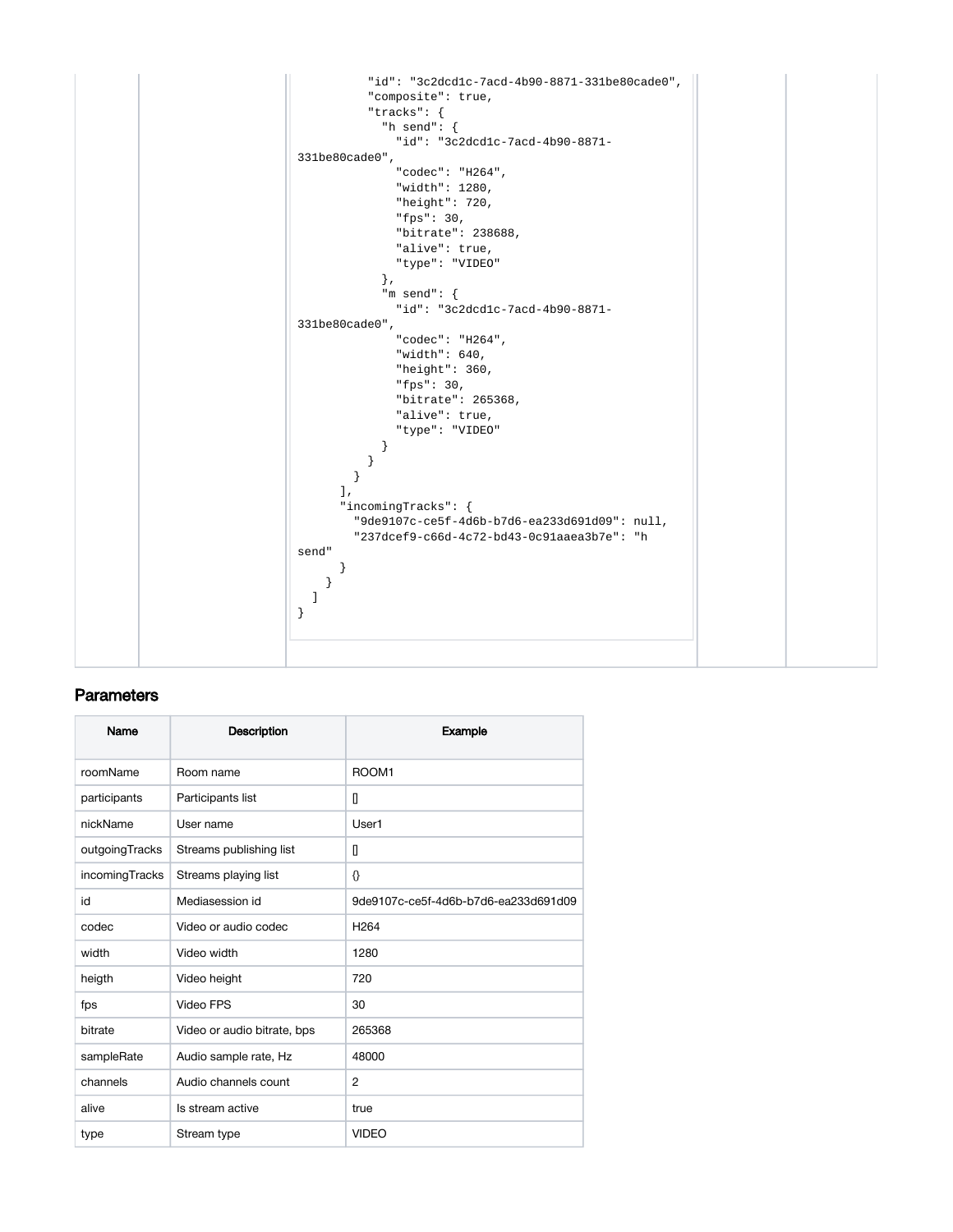| composite | Stream includes a set of tracks                         | ∣ true |
|-----------|---------------------------------------------------------|--------|
| tracks    | Tracks list in composite stream $\vert \varphi \rangle$ |        |

## <span id="page-9-0"></span>SFU streams availablility as WCS streams

Since build [5.2.1068](https://flashphoner.com/downloads/builds/WCS/5.2/FlashphonerWebCallServer-5.2.1068.tar.gz) it is possible to bridge SFU streams to WCS as usual WebRTC streams. This feature is enabled by default with the following parameter

sfu\_bridge\_enabled=true

In this case, for every participant video stream will be available as{room}-{participant}-VIDEO and audio stream will be available as {room}- {participant}-AUDIO. Those streams are visible in statistics page

-----Stream Stats----- ... streams\_viewers=ROOM1-User1-AUDIO/0;ROOM1-User1-VIDEO/0 streams\_synchronization=ROOM1-User1-AUDIO/0;ROOM1-User1-VIDEO/0

#### may be played from server



may be recorded [by REST API](https://docs.flashphoner.com/display/WCS52EN/Stream+recording#Streamrecording-Streamrecordingondemand) or [added to mixer.](https://docs.flashphoner.com/display/WCS52EN/Stream+mixer#Streammixer-RESTqueries)